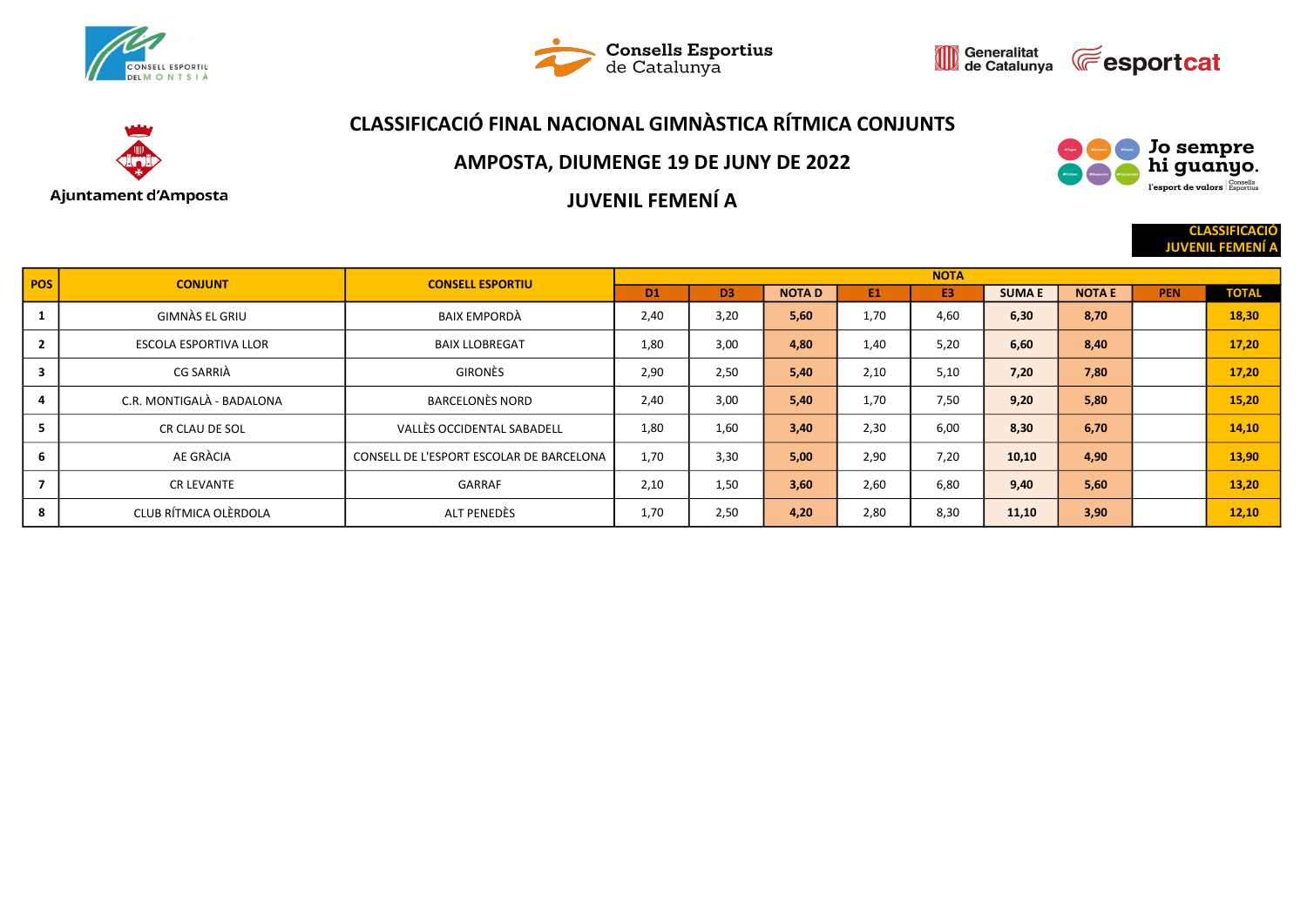





**CLASS JUVENIL FEM** 

Jo sempre<br>hi guanyo. l'esport de valors Esportius

# CLASSIFICACIÓ FINAL NACIONAL GIMNÀSTICA RÍTMICA CONJUNTS



AMPOSTA, DIUMENGE 19 DE JUNY DE 2022

JUVENIL FEMENÍ B

|            |                         |                         |           |                |              |                | <b>NOTA</b>    |              |               |            |              |
|------------|-------------------------|-------------------------|-----------|----------------|--------------|----------------|----------------|--------------|---------------|------------|--------------|
| <b>POS</b> | <b>CONJUNT</b>          | <b>CONSELL ESPORTIU</b> | <b>D1</b> | D <sub>3</sub> | <b>NOTAD</b> | E <sub>1</sub> | E <sub>3</sub> | <b>SUMAE</b> | <b>NOTA E</b> | <b>PEN</b> | <b>TOTAL</b> |
|            | AEE IES BANUS           | VALLÈS OCCIDENTAL SUD   | 0,50      | 2,10           | 2,60         | 3,00           | 9,90           | 12,90        | 2,10          | 0,60       | 8,10         |
|            | CLUB RÍTMICA SANT FELIU | <b>BAIX LLOBREGAT</b>   | 0,80      | 2,50           | 3,30         | 3,40           | 10,80          | 14,20        | 0,80          | 0,30       | 7,80         |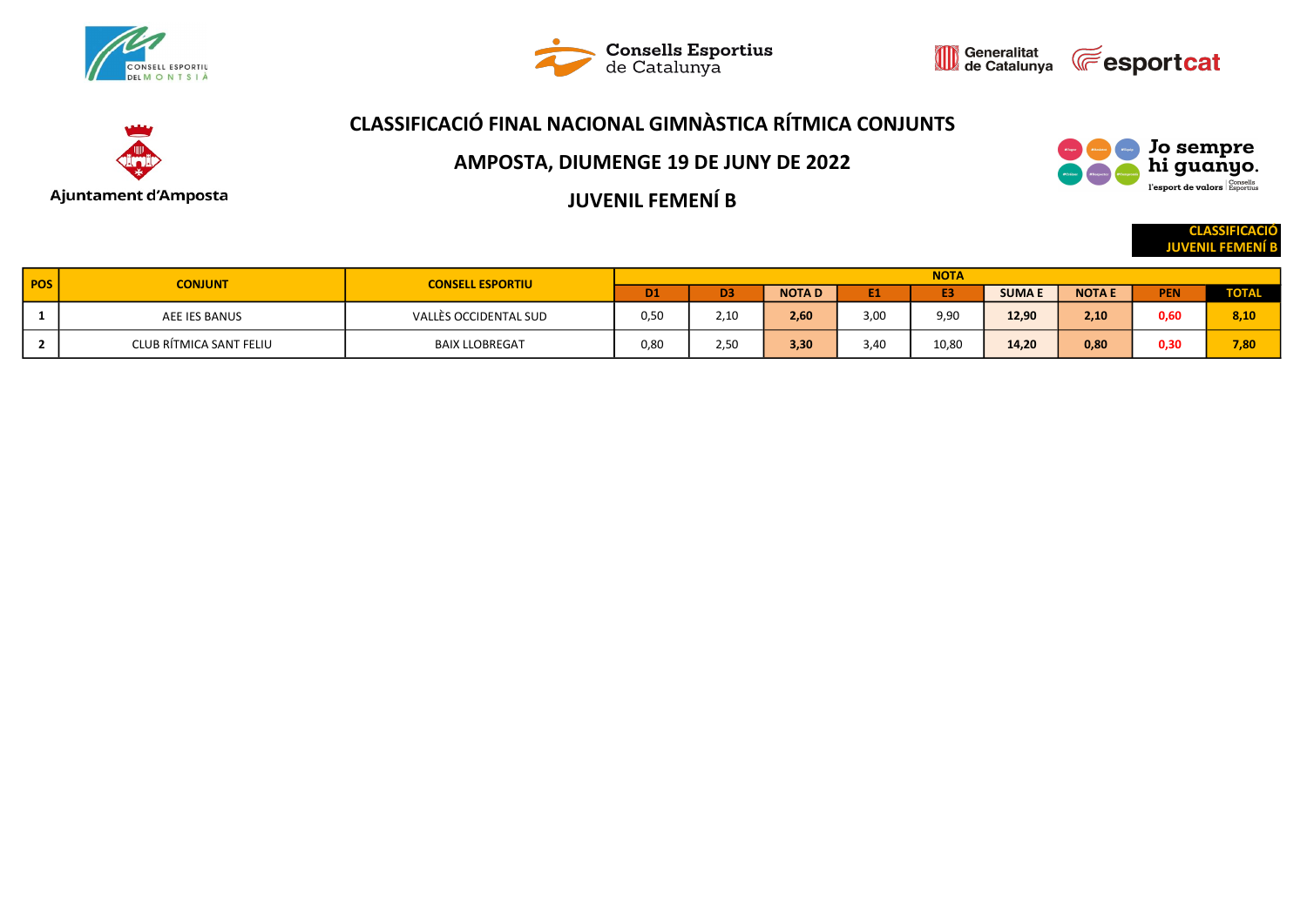

Ajuntament d'Amposta





## CLASSIFICACIÓ FINAL NACIONAL GIMNÀSTICA RÍTMICA CONJUNTS

AMPOSTA, DIUMENGE 19 DE JUNY DE 2022

JUVENIL FEMENÍ D/T/Q

Jo sempre hi guanyo. l'esport de valors Esportius

> CLASSIFICACIÓ JUVENIL FEMENÍ DTQ

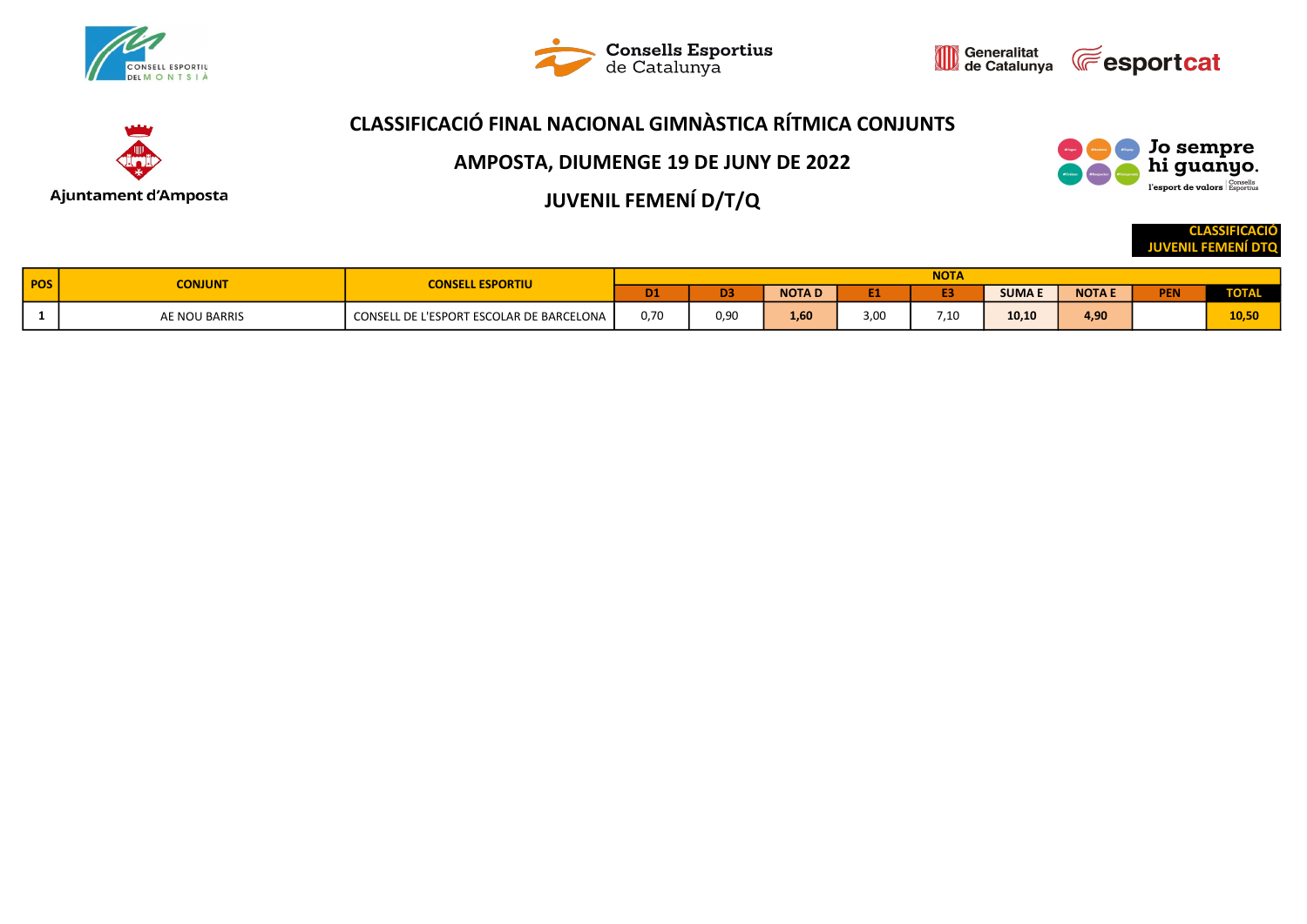







#### AMPOSTA, DIUMENGE 19 DE JUNY DE 2022



**CLASSIFICA CADET FEMEI** 

### CADET FEMENÍ A

| POS <sup>1</sup> | <b>CONJUNT</b>            | <b>CONSELL ESPORTIU</b>                  |                |                |              |           | <b>NOTA</b>    |              |               |            |              |
|------------------|---------------------------|------------------------------------------|----------------|----------------|--------------|-----------|----------------|--------------|---------------|------------|--------------|
|                  |                           |                                          | D <sub>1</sub> | D <sub>3</sub> | <b>NOTAD</b> | <b>E1</b> | E <sub>3</sub> | <b>SUMAE</b> | <b>NOTA E</b> | <b>PEN</b> | <b>TOTAL</b> |
| 1                | CLUB RÍTMICA VILADECANS   | <b>BAIX LLOBREGAT</b>                    | 3,10           | 4,70           | 7,80         | 1,90      | 5.00           | 6,90         | 8,10          | 0,55       | 19,35        |
| $\overline{2}$   | CE PALAU DE PLEGAMANS     | VALLÈS OCCIDENTAL SABADELL               | 2,50           | 3,50           | 6,00         | 2,20      | 4,30           | 6,50         | 8,50          |            | 18,50        |
| 3                | <b>CG MONTGRÍ</b>         | BAIX EMPORDÀ                             | 2,10           | 3,40           | 5,50         | 2.10      | 4,90           | 7,00         | 8,00          |            | 17,50        |
| 4                | AEE IES BANUS             | VALLÈS OCCIDENTAL SUD                    | 2,30           | 3,70           | 6,00         | 2,60      | 6,00           | 8,60         | 6,40          |            | 16,40        |
| 5                | MONTMELÓ ASS RÍTMICA      | <b>VALLÈS ORIENTAL</b>                   | 2,60           | 2,30           | 4,90         | 2,20      | 5.40           | 7,60         | 7,40          |            | 16,30        |
| 6                | C.R. MONTIGALÀ - BADALONA | <b>BARCELONÈS NORD</b>                   | 2,10           | 2,90           | 5,00         | 2,30      | 6,40           | 8,70         | 6,30          | 0,30       | 15,00        |
| $\overline{7}$   | GIMNÀSTIC DE TARRAGONA    | TARRAGONÈS                               | 0,90           | 1,90           | 2,80         | 2,70      | 5,20           | 7,90         | 7,10          |            | 13,90        |
| 8                | AE ASOGYM                 | CONSELL DE L'ESPORT ESCOLAR DE BARCELONA | 1,50           | 2,60           | 4,10         | 2,20      | 7,10           | 9,30         | 5,70          |            | 13,80        |
| 9                | <b>CR VILAFRANCA</b>      | ALT PENEDÈS                              | 1,70           | 2,60           | 4,30         | 2,50      | 7,00           | 9,50         | 5,50          |            | 13,80        |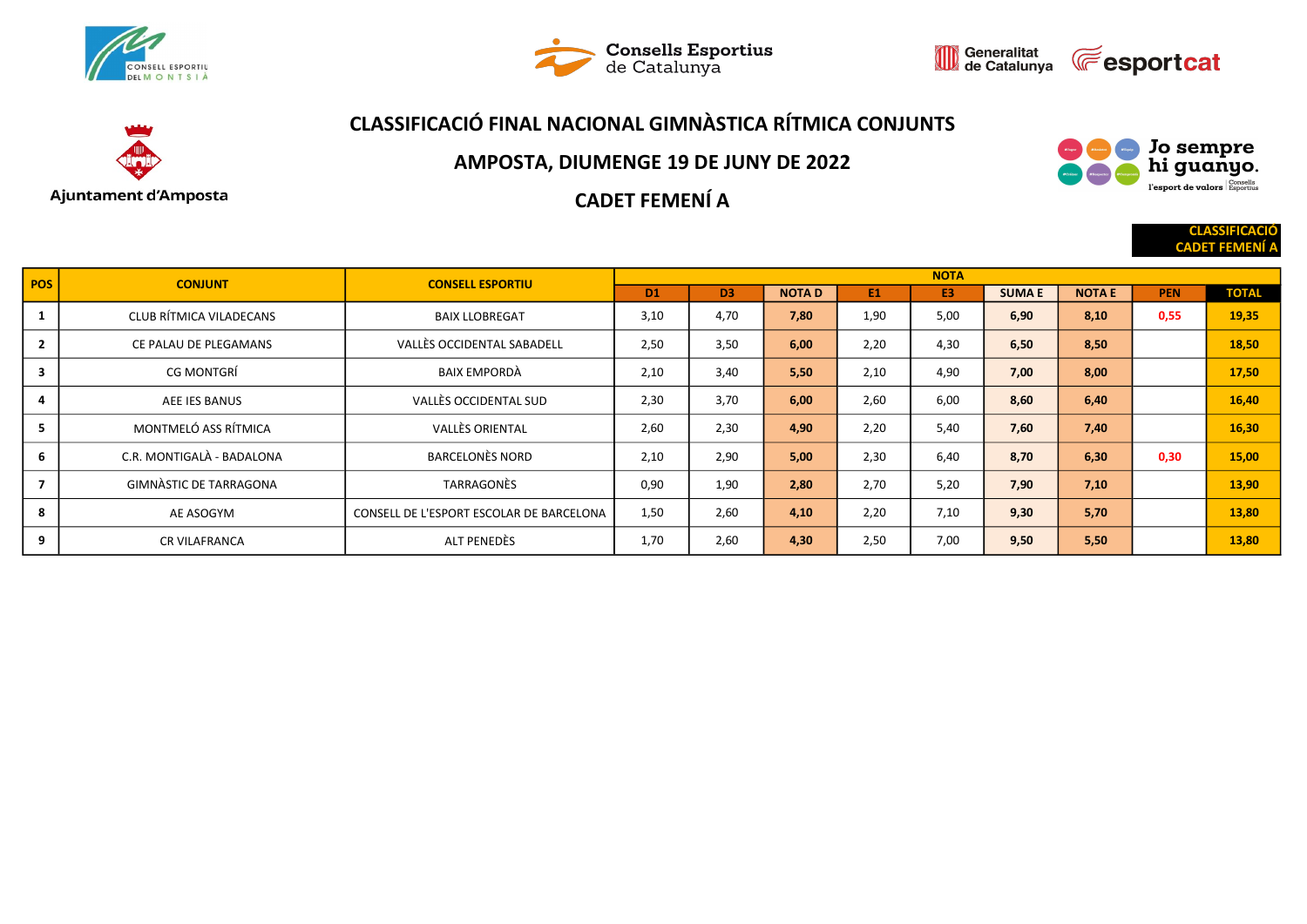







#### AMPOSTA, DIUMENGE 19 DE JUNY DE 2022



**CLASSIFICA CADET FEME** 

CADET FEMENÍ B

| <b>POS</b> | <b>CONJUNT</b>          | <b>CONSELL ESPORTIU</b>                  | <b>NOTA</b>    |                |              |      |      |              |               |            |              |  |  |
|------------|-------------------------|------------------------------------------|----------------|----------------|--------------|------|------|--------------|---------------|------------|--------------|--|--|
|            |                         |                                          | D <sub>1</sub> | D <sub>3</sub> | <b>NOTAD</b> | E1   | E3   | <b>SUMAE</b> | <b>NOTA E</b> | <b>PEN</b> | <b>TOTAL</b> |  |  |
|            | CLUB RÍTMICA VILADECANS | <b>BAIX LLOBREGAT</b>                    | 1,40           | 4,10           | 5,50         | 2,50 | 7.70 | 10,20        | 4,80          |            | 14,30        |  |  |
|            | MONTMELÓ ASS RÍTMICA    | <b>VALLÈS ORIENTAL</b>                   | 1,00           | 2,70           | 3,70         | 2,20 | 7.00 | 9,20         | 5,80          |            | 13,50        |  |  |
| 3          | CR CLAU DE SOL          | VALLÈS OCCIDENTAL SABADELL               | 1,40           | 2,90           | 4,30         | 2.70 | 7.50 | 10,20        | 4,80          |            | 13,10        |  |  |
|            | AE BELLSPORT            | L'HOSPITALET                             | 1,40           | 3,50           | 4,90         | 3,00 | 9,00 | 12,00        | 3,00          | 0,30       | 11,60        |  |  |
|            | AE ASOGYM               | CONSELL DE L'ESPORT ESCOLAR DE BARCELONA | 1,00           | 2,10           | 3,10         | 2,40 | 8,30 | 10,70        | 4,30          |            | 11,40        |  |  |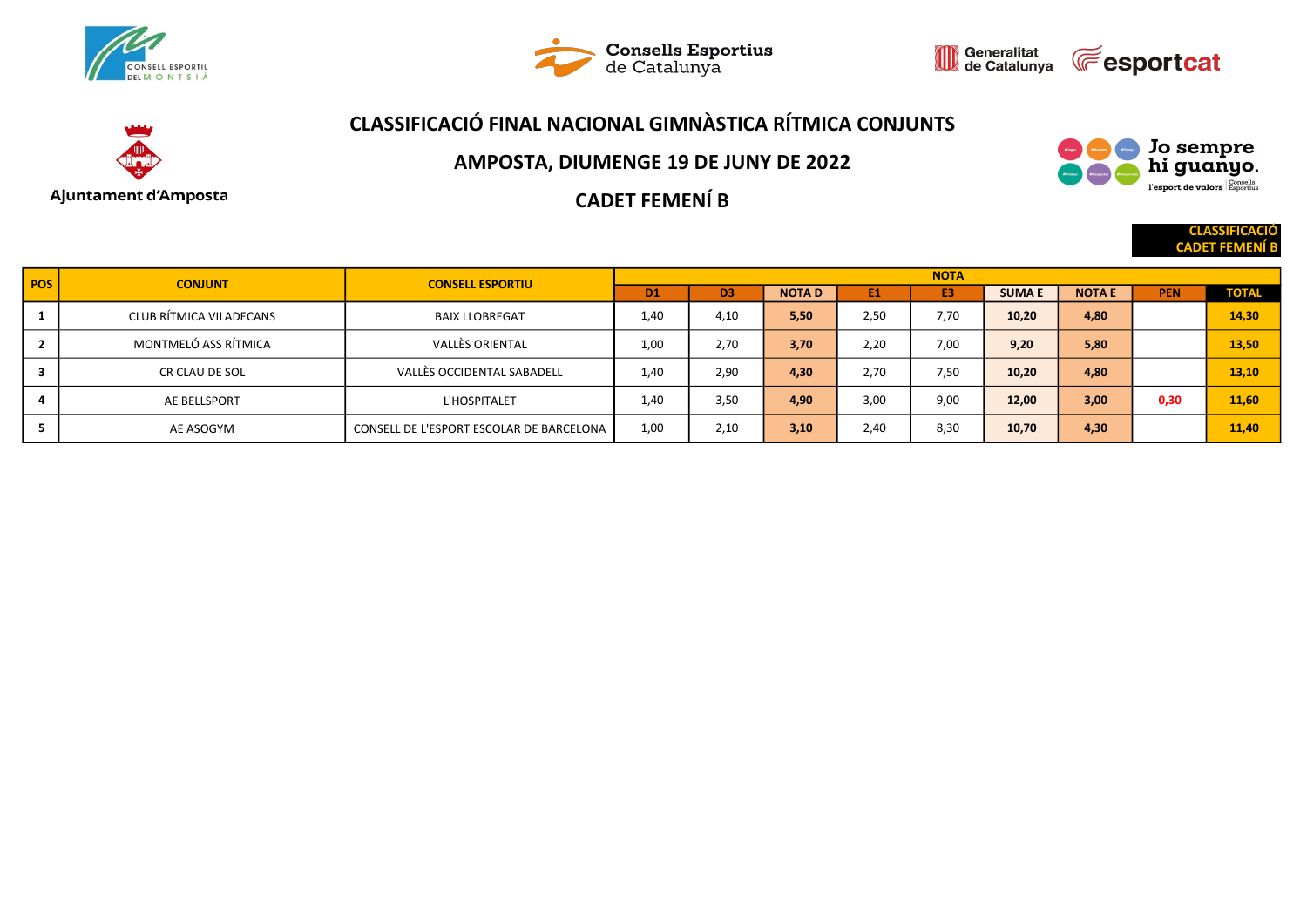







AMPOSTA, DIUMENGE 19 DE JUNY DE 2022

CADET FEMENÍ D/T/Q

**CLASSIFICACIO** CADET FEMENÍ DTQ

Jo sempre hi guanyo. l'esport de valors Esportius

| <b>POS</b> | <b>CONJUNT</b>   | <b>CONSELL ESPORTIU</b>                  | <b>NOTA</b>    |      |              |                |      |              |               |            |              |  |  |
|------------|------------------|------------------------------------------|----------------|------|--------------|----------------|------|--------------|---------------|------------|--------------|--|--|
|            |                  |                                          | D <sub>1</sub> | D3   | <b>NOTAD</b> | E <sub>1</sub> | E3   | <b>SUMAE</b> | <b>NOTA E</b> | <b>PEN</b> | <b>TOTAL</b> |  |  |
|            | CER MEDITERRANIA | <b>BAIX LLOBREGAT</b>                    | 1,20           | 1,90 | 3,10         | 2,00           | 6,00 | 8,00         | 7,00          |            | 14,10        |  |  |
|            | CR CELRÀ         | <b>GIRONÈS</b>                           | 0,70           | 2,50 | 3,20         | 2,40           | 7,30 | 9,70         | 5,30          |            | 12,50        |  |  |
|            | AE NOU BARRIS    | CONSELL DE L'ESPORT ESCOLAR DE BARCELONA | 1,40           | 1,40 | 2,80         | 2,40           | 7,00 | 9,40         | 5,60          |            | 12,40        |  |  |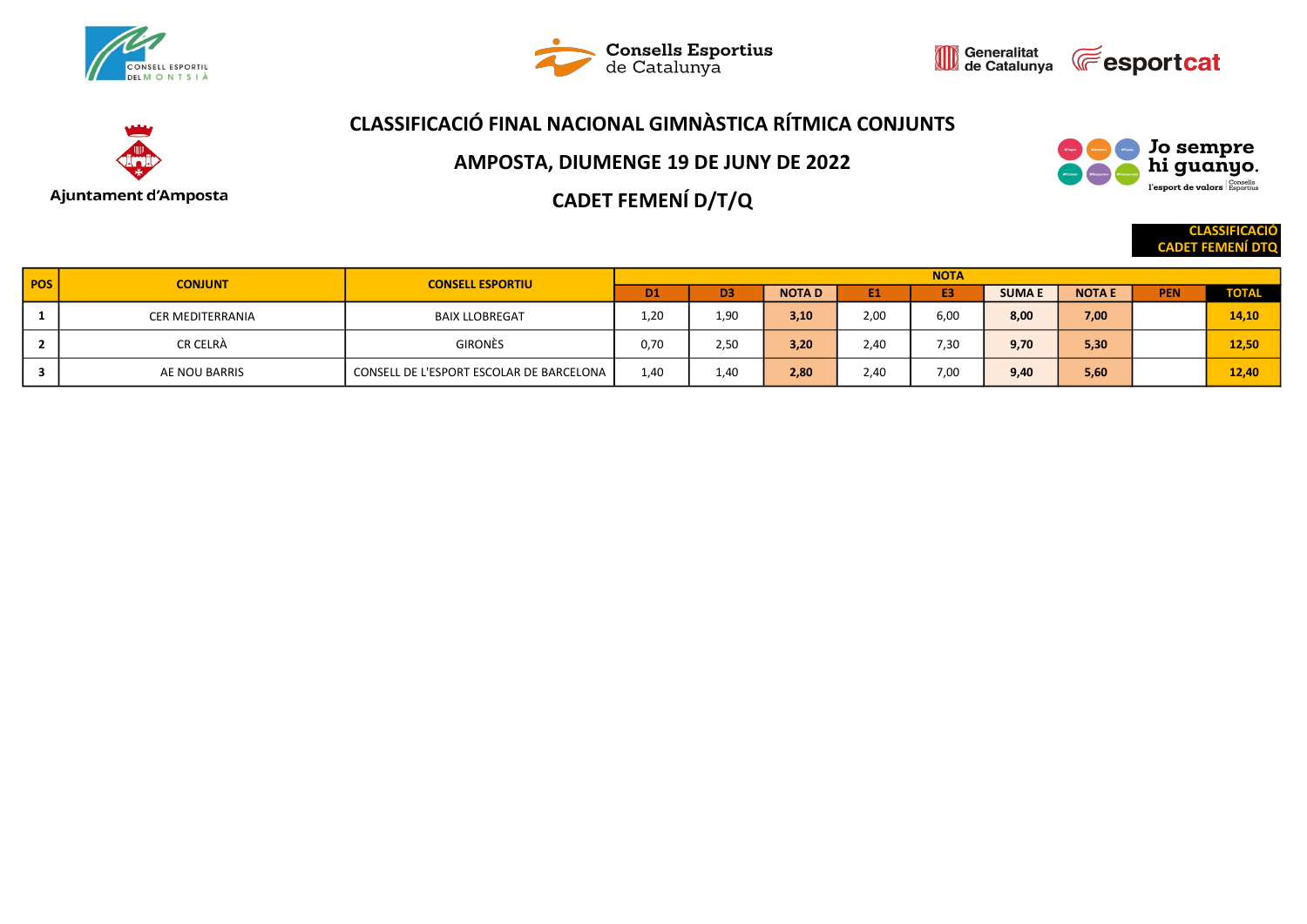





# Ajuntament d'Amposta

## CLASSIFICACIÓ FINAL NACIONAL GIMNÀSTICA RÍTMICA CONJUNTS

#### AMPOSTA, DIUMENGE 19 DE JUNY DE 2022

## ALEVÍ FEMENÍ A



**CLASSIFICAC ALEVÍ FEMEN** 

| <b>POS</b>     | <b>CONJUNT</b>                  | <b>CONSELL ESPORTIU</b>                  | <b>NOTA</b>    |                |              |      |      |              |               |            |              |  |
|----------------|---------------------------------|------------------------------------------|----------------|----------------|--------------|------|------|--------------|---------------|------------|--------------|--|
|                |                                 |                                          | D <sub>1</sub> | D <sub>3</sub> | <b>NOTAD</b> | E1   | E3   | <b>SUMAE</b> | <b>NOTA E</b> | <b>PEN</b> | <b>TOTAL</b> |  |
| 1              | AE ASOGYM                       | CONSELL DE L'ESPORT ESCOLAR DE BARCELONA | 2,00           | 4,70           | 6,70         | 1,80 | 7,00 | 8,80         | 6,20          |            | 16,90        |  |
| $\overline{2}$ | CLUB GIMDANS RÍTMICA VILAFRANCA | ALT PENEDÈS                              | 1,90           | 3,70           | 5,60         | 1,60 | 6,90 | 8,50         | 6,50          |            | 16,10        |  |
| 3              | VALLESA RÍTMICA CARDEDEU        | <b>VALLÈS ORIENTAL</b>                   | 2,30           | 3,40           | 5,70         | 1,90 | 7,40 | 9,30         | 5,70          |            | 15,40        |  |
| 4              | AE RÍTMICA PRAT COR BLAU        | <b>BAIX LLOBREGAT</b>                    | 1,90           | 2,90           | 4,80         | 1,90 | 7,50 | 9,40         | 5,60          |            | 14,40        |  |
| 5              | <b>CR SABADELL</b>              | VALLÈS OCCIDENTAL SABADELL               | 1,40           | 4,10           | 5,50         | 2,50 | 8,40 | 10,90        | 4,10          |            | 13,60        |  |
| 6              | C.R. MONTIGALÀ - BADALONA       | <b>BARCELONÈS NORD</b>                   | 2,10           | 3,30           | 5,40         | 2,60 | 8,70 | 11,30        | 3,70          |            | 13,10        |  |
| $\overline{7}$ | AEE IES BANUS                   | VALLÈS OCCIDENTAL SUD                    | 1,50           | 3,20           | 4,70         | 2,40 | 9,10 | 11,50        | 3,50          |            | 12,20        |  |
| 8              | SALOU CLUB ESPORTIU             | TARRAGONES                               | 1,30           | 1,90           | 3,20         | 3,20 | 8,00 | 11,20        | 3,80          |            | 11,00        |  |
| 9              | CLUB GIMNASTICA SANT CUGAT      | VALLÈS OCCIDENTAL TERRASSA               | 1,60           | 2,40           | 4,00         | 2,60 | 9,60 | 12,20        | 2,80          |            | 10,80        |  |
| 10             | CG SARRIÀ                       | <b>GIRONÈS</b>                           | 1,10           | 1,50           | 2,60         | 2,60 | 9,80 | 12,40        | 2,60          |            | 9,20         |  |
| 11             | <b>GIMNÀSTIC RAPITENC</b>       | MONTSIÀ                                  | 0,70           | 0,90           | 1,60         | 3,00 | 9,90 | 12,90        | 2,10          |            | 7,70         |  |
| 12             | <b>CABRERA DE MAR</b>           | MARESME                                  | 0,70           | 1,00           | 1,70         | 3,40 | 9,20 | 12,60        | 2,40          | 0,60       | 7,50         |  |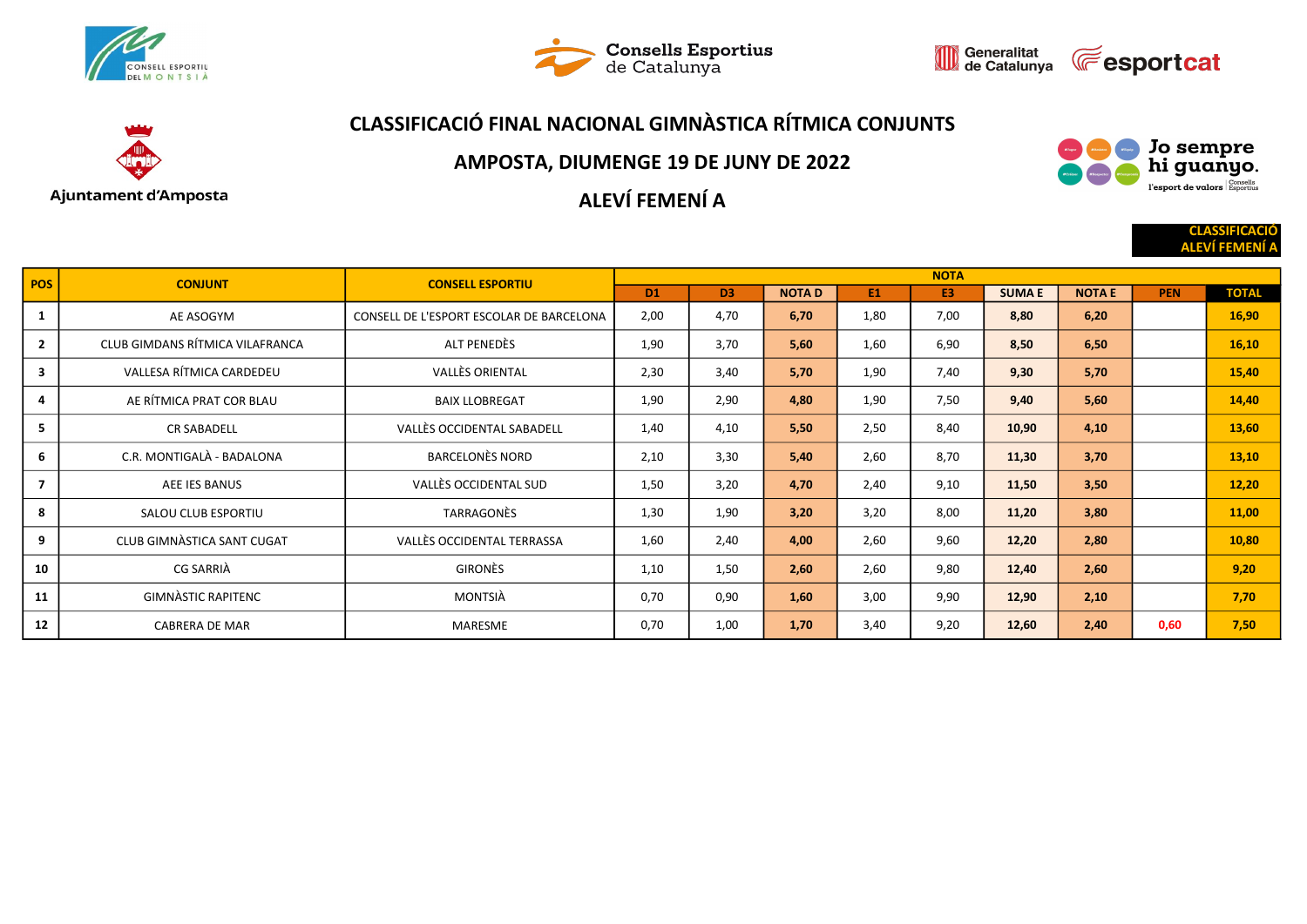





CLASSIFICACIÓ

Jo sempre<br>hi guanyo. l'esport de valors Esportius

# CLASSIFICACIÓ FINAL NACIONAL GIMNÀSTICA RÍTMICA CONJUNTS



#### AMPOSTA, DIUMENGE 19 DE JUNY DE 2022

ALEVÍ FEMENÍ B

|                |                          |                                          |             |                |              |      |                |              |              |            | <b>ALEVÍ FEMENÍ B</b> |
|----------------|--------------------------|------------------------------------------|-------------|----------------|--------------|------|----------------|--------------|--------------|------------|-----------------------|
| <b>POS</b>     | <b>CONJUNT</b>           | <b>CONSELL ESPORTIU</b>                  | <b>NOTA</b> |                |              |      |                |              |              |            |                       |
|                |                          |                                          | TD1.        | D <sub>3</sub> | <b>NOTAD</b> | E1   | E <sub>3</sub> | <b>SUMAE</b> | <b>NOTAE</b> | <b>PEN</b> | <b>TOTAL</b>          |
|                | CEM OLÍMPICS             | CONSELL DE L'ESPORT ESCOLAR DE BARCELONA | 1,40        | 4,20           | 5,60         | 1,90 | 3,70           | 5,60         | 9,40         |            | 19,00                 |
| $\mathbf{2}$   | VALLESA RÍTMICA CARDEDEU | <b>VALLÈS ORIENTAL</b>                   | 1,40        | 3,90           | 5,30         | 2,00 | 4,80           | 6,80         | 8,20         |            | 17,50                 |
| 3              | CLUB RÍTMICA SANT FELIU  | <b>BAIX LLOBREGAT</b>                    | 1,60        | 3,80           | 5,40         | 2,30 | 5,60           | 7,90         | 7,10         |            | 16,50                 |
| 4              | AE BELLSPORT             | L'HOSPITALET                             | 1,10        | 4,20           | 5,30         | 2,50 | 5,40           | 7,90         | 7,10         |            | 16,40                 |
| 5              | <b>CR LEVANTE</b>        | GARRAF                                   | 1,40        | 3,40           | 4,80         | 2,40 | 5,20           | 7,60         | 7,40         |            | 16,20                 |
| 6              | <b>CGR L'AMPOLLA</b>     | <b>BAIX EBRE</b>                         | 1,00        | 3,10           | 4,10         | 2,20 | 5,00           | 7,20         | 7,80         |            | 15,90                 |
| $\overline{7}$ | AE PARE MANYANET         | <b>BAIX CAMP</b>                         | 1,10        | 2,70           | 3,80         | 2,90 | 4,70           | 7,60         | 7,40         |            | 15,20                 |
| 8              | <b>CR SABADELL</b>       | VALLÈS OCCIDENTAL SABADELL               | 1,20        | 2,00           | 3,20         | 2,50 | 5,10           | 7,60         | 7,40         |            | 14,60                 |